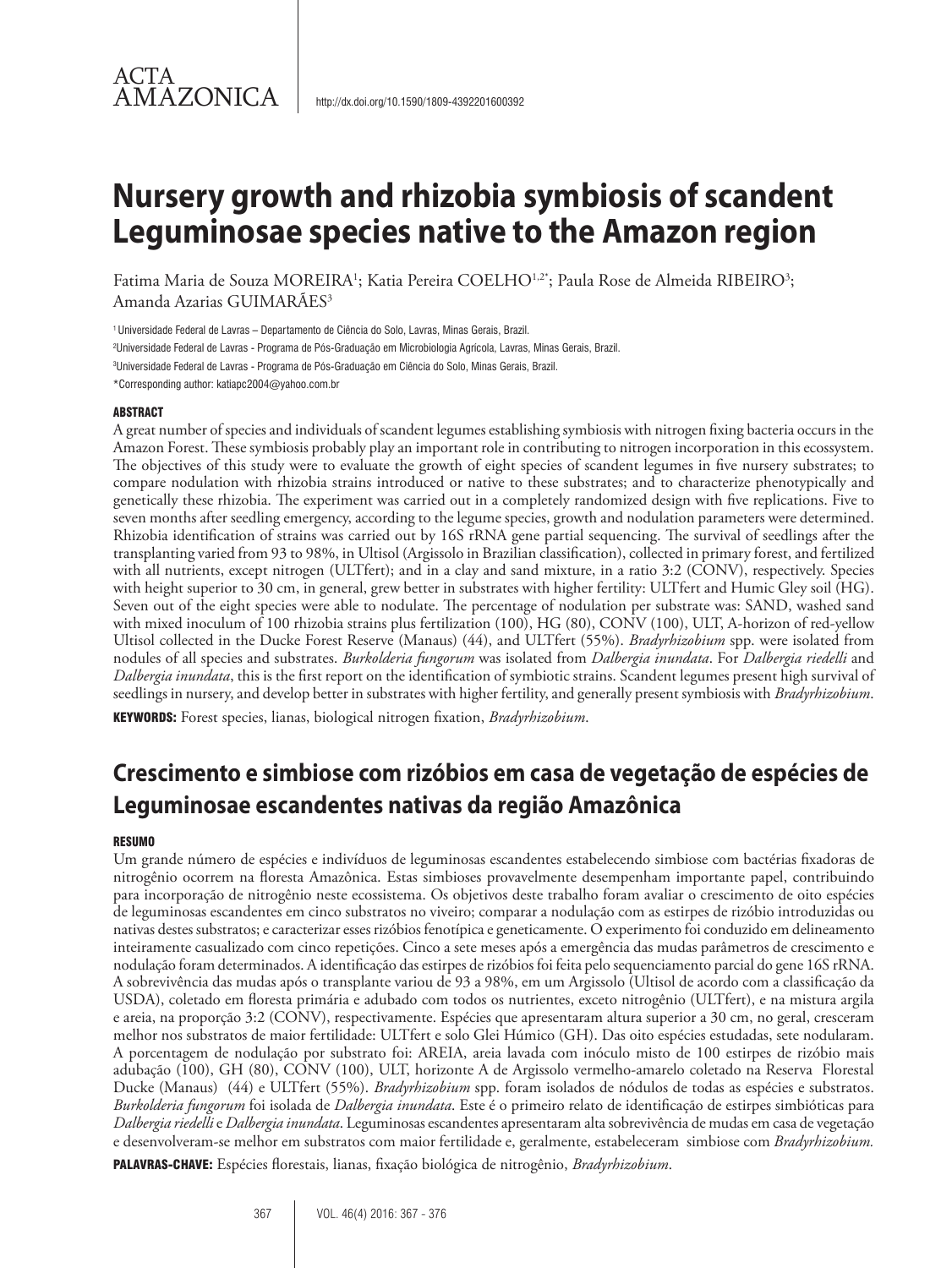

Nursery growth and rhizobia symbiosis of scandent Leguminosae species native to the Amazon region

## **INTRODUCTION**

Scandent legumes (lianas or vines) constitute an abundant and diverse group of plants found in forests, especially tropical forests. In the Amazon, scandent legumes, along with the tree legume species, are predominant in number of species and individuals. Scandent legumes and shrubs under natural conditions in the forest differ in relation to biomass production, and may be of small to large size (Ducke 1949).

The economic and ecological role of scandent legumes, both in natural and managed systems, is not fully elucidated, despite the fact that the economic importance of some species, such as *Deguelia negrensis, Dalbergia riparia* and *Dalbergia inundata* have been highlighted in phytochemistry, especially with respect to the presence of flavonoids (Braz Filho *et al*. 1973; Ribeiro *et al*. 1987; Zoghbi *et al*. 1992). Moreover, some scandent species may establish symbiosis with nitrogen-fixing bacteria, commonly known as rhizobia (Moreira *et al*. 1992; 1993; 1998). Biological nitrogen-fixation is an important strategy for the establishment of these legumes in nitrogen-deficient soils (Franco and Faria 1997). Surveys involving capture, characterization and identification of rhizobia strains in symbiosis with little studied plant species, such as scandent legumes, may increase the chance of obtaining novel strains that are useful for various ecological and economic purposes. These novel strains can improve culture collections, as well as can be an important source of novel species and genetic resources with biotechnological potential.

Some studies have discussed the role of scandent legumes in regeneration in treefall gaps in forests (Grauel and Putz 2004; Schnitzer *et al*. 2004). There is positive correlation between abundance and diversity of pioneer trees and scandent legumes (Schnitzer *et al*. 2000), which may facilitate the process of ecological succession, and speed recovery from disturbances that occur within a forest. However, studies on the characteristics of legumes growth under controlled conditions are practically non-existent, as well as studies on nodulation capacity, and phenotypic and genetic characterization of rhizobia strains symbiotic with these legumes (Moreira *et al*. 1993; 1998). Different substrates can be used in nursery conditions. However, the best substrates are those using soils of the focused region because of the native rhizobia that they contain, which can be trapped and studied. (Moreira *et al*. 1993; Moreira 1995; 1997). The objective of this study was to evaluate the growth of eight species of scandent legumes in five nursery substrates; to compare nodulation of species nodulating with rhizobia strains introduced or native to these substrates; and to characterize phenotypic and genetically these rhizobia.

## **MATERIALS AND METHODS**

#### **Collection of botanical material and seeds**

This work was inserted in a large survey project of nodulating legumes in the Amazon region, where the collection of material occurred concomitantly with other legumes. Detailed information on data collection (location and date), and initial morphology of seedlings (IMS) of all studied species may be obtained in Silva *et al*. (1988), Moreira *et al*. (1992), and Moreira and Moreira (1996). Botanical material and seeds of scandent legumes species were collected in natural habitats, in the cities of Manaus and Manacapuru, in the Anavilhanas Archipelago, and in the state of Acre. Species identification was carried out by comparison with exsiccatae of the Herbarium of the Department of Botany of the National Institute of Amazonian Research (INPA). Most of the collected botanical material was incorporated to the herbarium collection, where it received a registration number. The botanical material not incorporated to the herbarium collection remained with the collection number. The studied species with their respective herbarium number or collection number were: *Entada polystachya* var. *polyphylla* (Benth.) Barneby (F504); *Dalbergia inundata* Spruce ex Benth. (133637); *Dalbergia riedelii* (Radlk) Sandwith. (138783); *Deguelia negrensis* (Benth.) Taub. (sin. *Derris negrensis* Benth.) (138790); *Machaerium quinata* (Aubl.) Sandwith (138792); and *Mimosa* sp. (156534). Two species with different provenances were also studied: *Machaerium inundatum* (provenance 1- 124718; provenance 2- 138794), and *Dalbergia riparia* (provenance 1- 133857; provenance 2- 138785).

#### **Nursery Experiment**

The experiment was carried out in Manaus. Seeds were placed to germinate in boxes containing washed and sterilized sand. Treatments to break seed dormancy were not applied. When the first true leaves were formed, seedlings were transplanted to polyethylene bags containing 2 kg of the following substrates: SAND - washed sand with mixed inoculum of 100 rhizobia strains plus fertilization (per bag) of 3 ml CaSO<sub>4</sub>M, 4 ml K<sub>2</sub>SO<sub>4</sub>M, 2 ml  $\text{Na}_2\text{HPO}_4\text{M}$ , 4 ml  $\text{MgSO}_4\text{M}$  and 1 ml of micronutrient solution (per liter:  $2.86 \text{ g H}_3\text{BO}_3$ ;  $1.81 \text{ g MnCl}_2$ ;  $0.22 \text{ g ZnSO}_4$ .7 $\text{H}_2\text{O}$ ;  $0.8$  $\text{gCuSO}_4$ -5H<sub>2</sub>O; 0.02  $\text{gMoO}_3$ -2H<sub>2</sub>O; and 0.02  $\text{gCoCl}_2$ ). Other substrates were HG – A- horizon of Humic Gley soil collected in the floodplain of Solimões River; CONV - Conventional nursery substrate, consisting of a clay and sand mixture, in a ratio 3:2 (v:v); ULT – A-horizon of red-yellow Ultisol (Argissolo according to the Brazilian classification) collected in the Ducke Forest Reserve (Manaus); and ULTfert – fertilized ULT substrate (per bag) with: 3 g dolomitic lime, 0.2 g superphosphate, 0.2 g phosphate rock (Maranhão Bauxite), 4 mL  $K_2SO_4M$ , and 1 ml micronutrients solution. Chemical characteristics of HG, CONV and ULT substrates were, respectively, pH in water: 4.9, 5.2 and 4.3; Al (mmol<sub>s</sub> kg<sup>-1</sup>): 5, 1, 14; Ca + Mg (mmol<sub>s</sub> kg<sup>-1</sup>): 136, 60 and 3; P (mg kg<sup>-1</sup>): 75, 2 and 2; and K (mg kg<sup>-1</sup>): 59, 17 and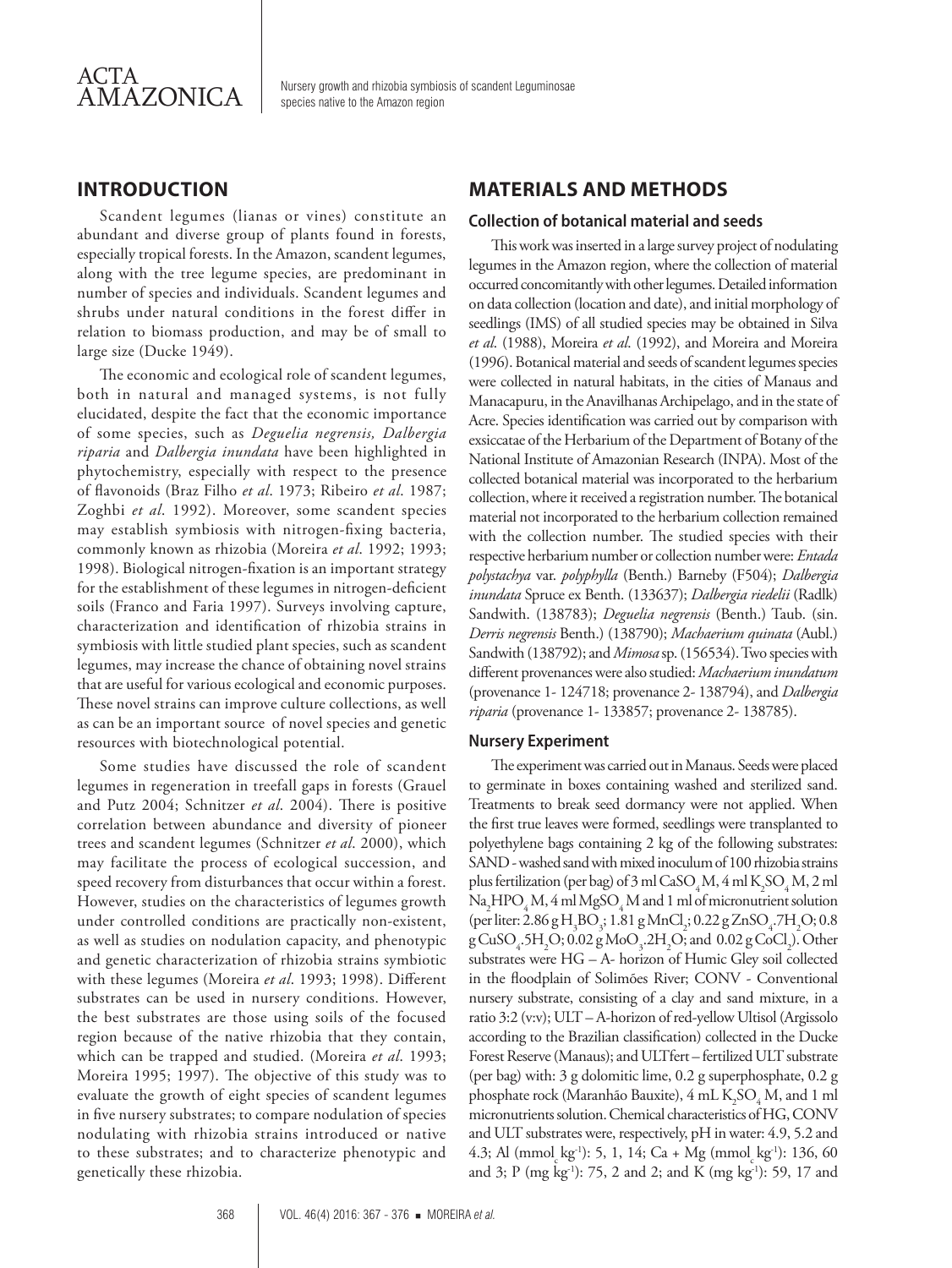

 $\overline{\text{AMAZONICA}}$  Nursery growth and rhizobia symbiosis of scandent Leguminosae species native to the Amazon region

23. The rhizobia strains used in the inoculum applied to SAND were derived from isolation carried out using nodules from Amazon legumes, whose characteristics are shown in Moreira *et al*. (1993). Each strain was grown separately and then mixed in the same proportion. Three seedlings were transplanted per bag. Depending on the species, up to 15 plants per substrate were transplanted. After transplanting, seedlings were placed in nursery under shade coverage (50%). Fifteen days after transplanting, thinning was carried out, remaining only one plant per bag. At this time, the percentage of seedling survival after transplanting was measured. The experiment was carried out in a completely randomized design with 5 replications (five bags, each bag with one plant) per treatment (substrate). Surplus replications were discarded. Irrigation was carried out daily, once or twice depending on climatic conditions. Because there was a large amount of evaluations, it would be impossible to evaluate all the parameters of all species at the same time. Therefore, height was measured for all species at the same age (five months), in order that the growth of all species could be compared. Thus, five to seven months after emergency, depending on the species, the following parameters were determined: height (measured with a rule from the base of the stem to the apical bud), stem diameter (measured with a caliper rule), shoot and root dry matter, nodule number (by counting), and nodule dry matter. Shoot, root, and nodule samples were weighted in a three digit balance. To all species, it was assigned a growing class value, in relation to height measured in the HG substrate, registered at five months of development, as follows: Class 1: less than or equal to 10 cm; Class 2: 10.1 to 30 cm; Class 3: greater than 30.1 cm. HG was chosen as reference because most species grew better in this substrate. Data were tested for normality using the Shapiro-Wilk test. All the analyzed parameters were transformed by square root of (x+1), to meet the statistical assumptions. Treatment means were compared by the Scott-Knott test at 5% probability, using the Sisvar 5.3 statistical analysis software (Ferreira 2011).

#### **Nodules collection, and isolation and phenotypic characterization of rhizobia strains**

Of each nodulating species, in each substrate, we selected nodules that had acetylene reduction activity above 20 nmol  $\rm C_2H_4$ h<sup>-1</sup> per nodule (Dilworth 1966), which indicates the presence of nitrogenase for bacteria isolation and characterization. For isolation, nodules surface disinfection was carried out using alcohol (95%), followed by immersion in 0,1%  $\mathrm{HgCl}_{2}$  and 0,5% HCl solution for 1 to 3 minutes, depending on the nodule size. Finally, repeated washings in sterile water were carried out. The nodules were subsequently macerated in plates containing 79 culture medium (Fred and Waksman 1928), also known as YMA (Vincent 1970), with acid (5.0) and neutral (7.0) pH. This medium contained bromothymol blue. The material was spread in streaks to obtain single colonies, and the bacteria were left to grow at 28 ºC. Pure colonies were harvested and characterized

morphologically, according to Moreira *et al*. (1993). Strains isolated in the medium with pH 5.0 and pH 7.0, respectively received the letter A and B after the identification code. Twentynine strains isolated from nodules of the studied legumes were characterized according to: time of appearance of isolated colonies: (fast: 1-3 days, intermediate: 4-5 days, slow: 6-10 days; and very slow: above 10 days) and pH alteration (acid, alkaline or neutral). A binary matrix was constructed with this cultural characteristics, and strains were clustered by the UPGMA method (Unweighted Pair Group Method with Arithmetic Mean), based on the Jaccard index (J), in order to generate a phenotypic similarity dendrogram. Based on the results of this characterization, 17 strains representative of each of the phenotypic clusters obtained, considering those with similarity of approximately 45%, were selected for 16S rRNA gene partial sequencing.

## **DNA extraction and 16S rRNA gene partial sequencing**

DNA extraction was carried out by the Bacterial Genomic DNA kit ZR Fungal/Bacterial DNA MiniPrep™ of Zymo research, and for some strains, whose extraction by the kit was not efficient, the alkaline lysis method was used (Niemann *et al*. 1997). 16S rRNA gene amplification was carried out using 5 µL DNA, 5 µL buffer 10X KCl, 4 µL MgCl, (2,5 mM), 5 µL dNTP Mix (2 mM), 1 µL of each primer, 27F and 1492R 10 mmol L-1 (Lane 1991), 0.4 uL Taq DNA polymerase (5U  $\mu$ L<sup>-1</sup>), and sterile Milli-Q water for reaction with total volume of 50 µL. Amplification reaction was carried out in the Eppendorf Mastercycler® thermocycler, in the following conditions: initial denaturation (at 94 °C, for 5 minutes), 35 denaturation cycles (at 94 °C, for 40 seconds), annealing (at 55 °C, for 40 seconds), extension (at 72 °C, for 1 minute and 30 seconds), and final extension (at 72 °C, for 7 minutes). The amplified products were separated on agarose gel 1% with the addition of SYBR Safe dye (Invitrogen), and visualized under UV light. A 1 Kb marker (SmartLadder-Eurogentec) was added to the gel to check the quality of the bands obtained and to estimate the length of the amplified products. PCR products were sent to the Macrogen Laboratory (Korea) for sequencing. The quality of the obtained sequences was verified using the BioNumerics 7.1 software (Applied Maths, Austin, TX, USA), and compared to the GenBank database (National Center for Biotechnology Information). Sequences obtained in this study were deposited in GenBank under the accession numbers KT826553 to KT826569.

## **RESULTS**

#### **Seedlings growth in nurseries**

Of the 577 individuals transplanted to the different nursery substrates, 95% survived the transplanting. Survival percentages found for SAND, HG, CONV, ULT and ULTfert substrates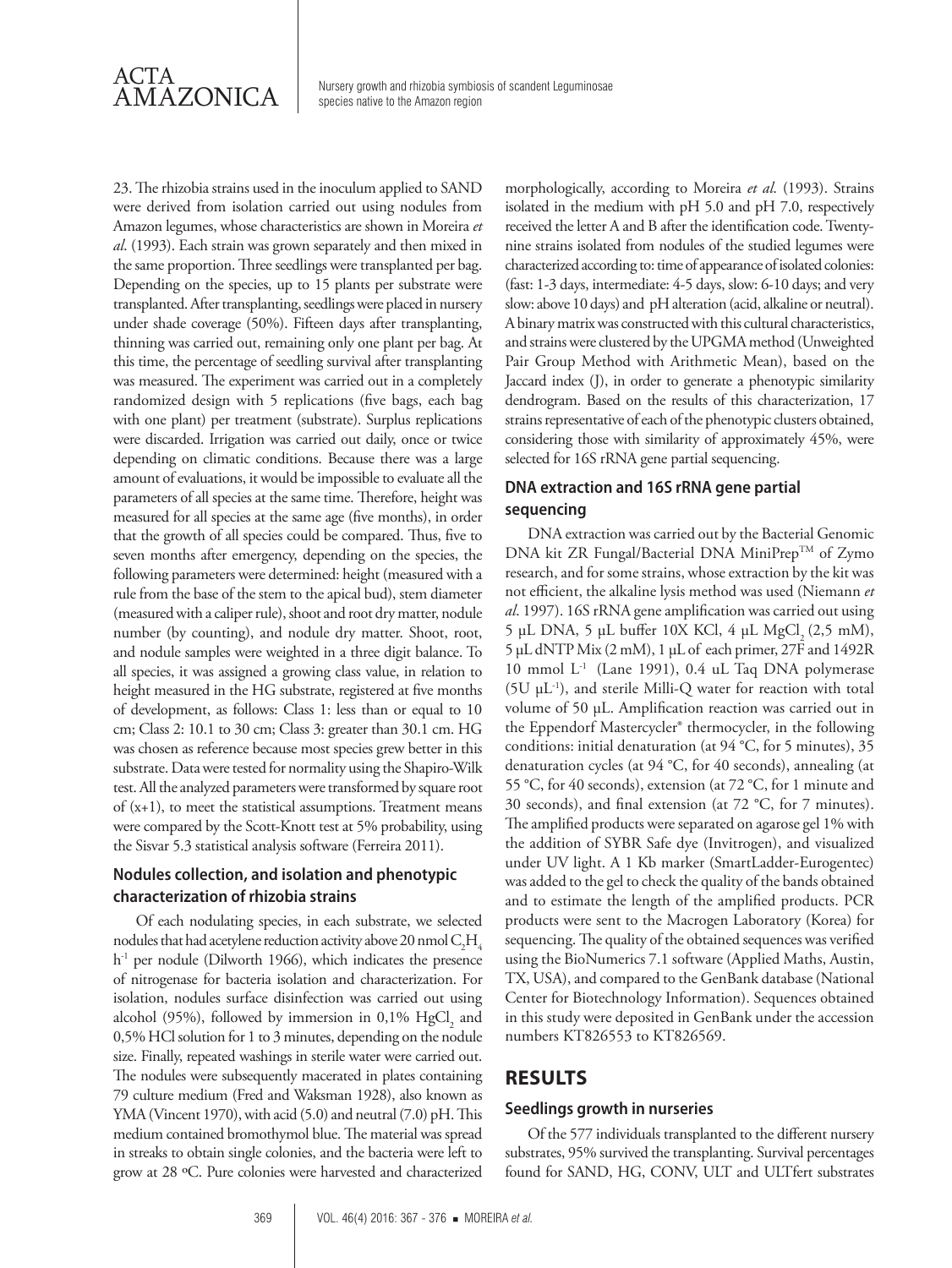## ACTA **AMAZONICA**

Nursery growth and rhizobia symbiosis of scandent Leguminosae species native to the Amazon region

were: 94, 96, 98, 96 and 93%, respectively. *Machaerium quinata* had the lowest survival percentage (69%).

The studied scandent legumes presented different growth classes with respect to height (Table 1). *Mimosa* sp., *Dalbergia inundata*, *Dalbergia riedelii*, *Dalbergia riparia* (provenance 2), and *Machaerium inundatum* (provenances 1 e 2) were the highest (up to 30.1 cm), and *Machaerium quinata* was the smallest (up to 10 cm).

In general for height and diameter, there was difference (p <0.05) among substrates for *Mimosa* sp., *Dalbergia inundata*, *Dalbergia riparia* (provenance 1 e 2) and *Machaerium inundatum* (provenances 1 e 2), with higher values observed in HG and ULTfert substrates (Table 1). *Deguelia negrensis* presented difference (p <0.05) for ULT substrate only for height.

For shoot and root dry matter, there was significant differences (p <0.05) among the substrates for *Mimosa* sp., *Dalbergia inundata*, *Dalbergia riparia* (provenance 2), and *Machaerium inundatum* (provenance 2), with higher values for HG and ULTfert substrates (Table 2). Species that produced higher amounts of shoot dry matter were *Dalbergia riparia* (provenance 2), in HG substrate, and *Mimosa sp*., in ULTfert substrate. *Entada polystachya* showed high root dry matter (p <0.05) for HG, ULT and ULTfert substrates. The results obtained for the root/shoot ratio showed a large variation among species: between 0.19 and 2.3. However, differences among substrates (p <0.05) were observed only for *Dalbergia inundata*, with higher value in CONV substrate (Table 2).

For nodule number and nodule dry matter, there was significant difference (p <0.05) among the substrates for *Dalbergia inundata*, *Dalbergia riedelii*, *Dalbergia riparia* (provenance 2) and *Machaerium inundatum* (provenance 1 e 2) (Table 3). The highest values were observed for SAND, HG and CONV substrates. ULT and ULTfert had high number of species with absence of nodulation (*Deguelia negrensis*; *Machaerium quinata*; *Dalbergia riparia* (provenance 1 e 2); *Machaerium inundatum* (provenance 1), and *Machaerium quinata*; and *Deguelia negrensis*).

All species nodulated in the nursery, with the exception of *Mimosa sp*. The nodulation percentages of species in the substrates were: SAND (100), HG (78), CONV (100), ULT (44), and ULTfert (55).

#### **16S rRNA gene partial sequencing**

The identification and the number of strains by genera were: *Bradyrhizobium* (13) *Brevibacillus* (two), and one in each of the genera *Burkolderia* and *Enterobacter* (Table 4). Similarity between the studied strains and the GenBank strains varied between 99 and 100%. The non-nodulating genera, *Brevibacillus* and *Enterobacter,* were isolated only from nodules of *Dalbergia inundata*, *Dalbergia riedelii* and *Dalbergia riparia*.

**Table 1.** Mean values for plant height and stem diameter of the scandent legume species native to the Amazon, after growth in five substrates in nursery . SAND, washed sand with mixed inoculum of 100 rhizobia strains plus fertilization; HG, A-horizon of Humic Gley soil collected in the floodplain of Solimões River; CONV, conventional nursery substrate, consisting of a clay and sand mixture, in a ratio 3:2 (v:v); ULT, A-horizon of red-yellow Ultisol collected in the Ducke Forest Reserve (Manaus); and ULTfert, fertilized ULT substrate.

| Subfamily/Species        | Growth<br>class <sup>(1)</sup> | Seedlings age<br>(months) | Height (cm)       |                   |                   |                   |                   | Stem diameter (cm) |                  |                  |                   |                   |
|--------------------------|--------------------------------|---------------------------|-------------------|-------------------|-------------------|-------------------|-------------------|--------------------|------------------|------------------|-------------------|-------------------|
| (Provenance)             |                                |                           | SAND              | ΗG                | CONV              | ULT               | <b>ULTfert</b>    | SAND               | HG               | CONV             | ULT               | <b>ULTfert</b>    |
| <b>Mimosoidae</b>        |                                |                           |                   |                   |                   |                   |                   |                    |                  |                  |                   |                   |
| Entada polystachya       | 2                              | 5                         | $16.8a^{(2)}$     | 26.4a             | 19.0a             | 21.0a             | 23.8a             | 1.9a               | 2.4a             | 2.2a             | 2.1a              | 2.5a              |
| Mimosa sp.               | 3                              | 6                         | 13.0 <sub>d</sub> | 43.5b             | 24.4c             | 34.6b             | 110.2a            | 1.4d               | 3.7 <sub>b</sub> | 2.4c             | 2.3c              | 6.5a              |
| <b>Papilionoidae</b>     |                                |                           |                   |                   |                   |                   |                   |                    |                  |                  |                   |                   |
| Dalbergia inundata       | 3                              | 7                         | 25.4c             | 60.2a             | 17.4c             | 41.2 <sub>b</sub> | 69.0a             | 3.6c               | 6.7a             | 3.5c             | 5.3 <sub>b</sub>  | 6.5a              |
| Dalbergia riedelii       | 3                              | 6                         | 30.4a             | 44.0a             | 31.6a             | 40.8a             | 37.6a             | 4.0a               | 4.7a             | 4.3a             | 4.6a              | 4.9a              |
| Dalbergia riparia (1)    | $\overline{c}$                 | 6.5                       | 29.7a             | 46.5a             | 13.5a             | 8.0a              | 19.0a             | 0.21 <sub>b</sub>  | 1.35a            | 0.38b            | 0.25 <sub>b</sub> | 0.45 <sub>b</sub> |
| Dalbergia riparia (2)    | 3                              | 6                         | 16.0 <sub>c</sub> | 65.0a             | 16.8c             | 45.8b             | 45.4b             | 3.6c               | 7.6a             | 3.8 <sub>c</sub> | 4.3c              | 5.4 <sub>b</sub>  |
| Deguelia negrensis       | 2                              | 6                         | 12.6 <sub>b</sub> | 14.2 <sub>b</sub> | 13.6 <sub>b</sub> | 33.0a             | 13.0 <sub>b</sub> | 2.5a               | 2.8a             | 2.4a             | 3.4a              | 2.8a              |
| Machaerium inundatum (1) | 3                              | 6.5                       | 61.6b             | 270.4a            | 224.2a            | 69.6b             | 151.6b            | 0.79 <sub>b</sub>  | 1.35a            | 1.14a            | 0.75 <sub>b</sub> | 1.14a             |
| Machaerium inundatum (2) | 3                              | 6                         | 34.6b             | 59.0a             | 34.2b             | 39.2b             | 45.6b             | 6.4a               | 6.5a             | 4.8 <sub>b</sub> | 5.0 <sub>b</sub>  | 6.4a              |
| Machaerium quinata       |                                | 6                         | 7.8a              | 13.6a             | 10.0a             | 9.4a              | 9.6a              | 2.3a               | 3.3a             | 2.7a             | 2.6a              | 2.7a              |

(1) Measured at five months in HG substrate. (2) Means of five plants. Means with the same letter, in the same line, do not significantly differ, according to the Skott-Knott test, at 5%.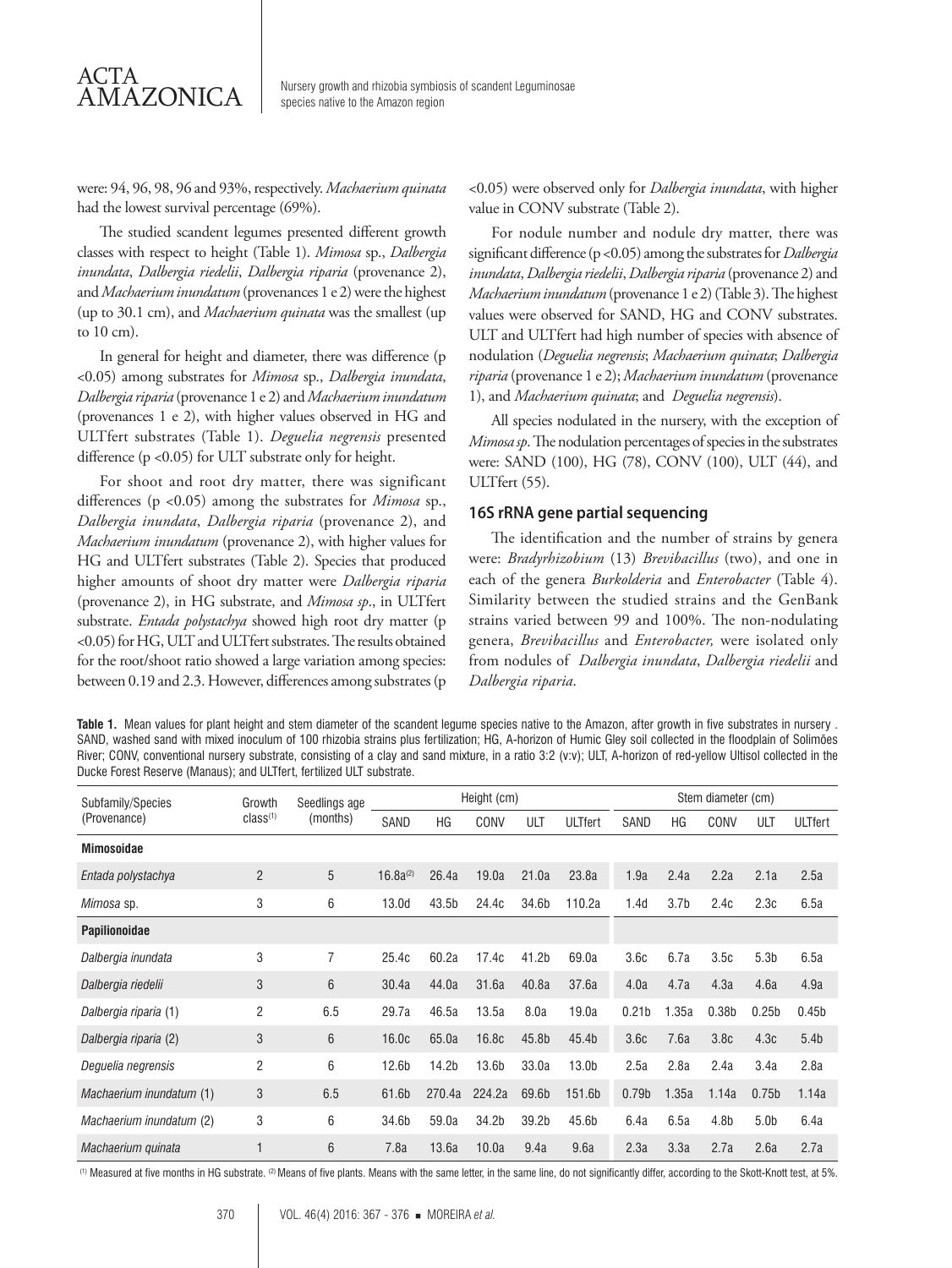

 $AMAZONICA$  Nursery growth and rhizobia symbiosis of scandent Leguminosae species native to the Amazon region

**Table 2.** Mean values for shoot and root dry matter per plant, and root/shoot ratio of the scandent legume species native from Amazônia, after growth in five substrates in nursery. SAND, washed sand with mixed inoculum of 100 rhizobia strains plus fertilization; HG, A- horizon of Humic Gley soil collected in the floodplain of Solimões River; CONV, Conventional substrate of nursery, consisting of a clay and sand mixture, in a ratio 3:2 (v:v); ULT, A-horizon of red-yellow Ultisol collected in the DuckeForest Reserve (Manaus); and ULTfert, fertilized ULT substrate.

| Subfamily/Species                         | Shoot dry matter (g) |                   |                   |                   |                | Root dry matter (g) |                   |                   |                   | $R/S(1)$ ratio |                   |                   |       |                   |                   |
|-------------------------------------------|----------------------|-------------------|-------------------|-------------------|----------------|---------------------|-------------------|-------------------|-------------------|----------------|-------------------|-------------------|-------|-------------------|-------------------|
| (Provenance)                              | SAND                 | ΗG                | CONV              | ULT               | <b>ULTfert</b> | SAND                | ΗG                | CONV              | ULT               | <b>ULTfert</b> | SAND              | ΗG                | CONV  | ULT               | <b>ULTfert</b>    |
| <b>Mimosoidae</b>                         |                      |                   |                   |                   |                |                     |                   |                   |                   |                |                   |                   |       |                   |                   |
| Entada polystachya                        | $0.61a^{(2)}$        | 1.29a             | 0.67a             | 1.01a             | 1.23a          | 0.72 <sub>b</sub>   | 2.97a             | 1.01 <sub>b</sub> | 2.19a             | 2.30a          | 1.18a             | 2.30a             | 1.49a | 2.17a             | 1.87a             |
| <i>Mimosa</i> sp.                         | 0.25 <sub>b</sub>    | 1.83 <sub>b</sub> | 0.91 <sub>b</sub> | 1.27 <sub>b</sub> | 12.12a         | 0.07 <sub>b</sub>   | 0.56 <sub>b</sub> | 0.22 <sub>b</sub> | 0.24 <sub>b</sub> | 2.25a          | 0.28a             | 0.31a             | 0.24a | 0.19a             | 0.19a             |
| <b>Papilionoidae</b>                      |                      |                   |                   |                   |                |                     |                   |                   |                   |                |                   |                   |       |                   |                   |
| Dalbergia inundata                        | 0.78c                | 4.35a             | 0.43c             | 2.52 <sub>b</sub> | 5.62a          | 0.55c               | 2.71a             | 0.55c             | 1.35 <sub>b</sub> | 2.20a          | 0.67 <sub>b</sub> | 0.62 <sub>b</sub> | 1.28a | 0.54 <sub>b</sub> | 0.38 <sub>b</sub> |
| Dalbergia riedelii                        | 1.40a                | 3.34a             | 2.08a             | 3.04a             | 3.07a          | 0.94a               | 1.68a             | 1.36a             | 2.0a              | 1.88a          | 0.67a             | 0.50a             | 0.65a | 0.66a             | 0.61a             |
| Dalbergia riparia (2)                     | 0.74c                | 9.04a             | 0.70c             | 2.02 <sub>b</sub> | 3.66b          | 0.49 <sub>b</sub>   | 4.12a             | 0.54 <sub>b</sub> | 0.94 <sub>b</sub> | 1.36a          | 0.66а             | 0.46а             | 0.77a | 0.46a             | 0.37a             |
| Deguelia negrensis                        | 0.41a                | 0.71a             | 0.54a             | 0.51a             | 1.11a          | 0.27a               |                   | 0.21a 0.31a 0.17a |                   | 0.5a           | 0.66a             | 0.3a              | 0.57a | 0.33a             | 0.45a             |
| <b>Machaerium</b><br><i>inundatum</i> (2) | 3.55 <sub>b</sub>    | 5.62a             | 2.49 <sub>b</sub> | 2.91 <sub>b</sub> | 5.15a          | 1.86b               | 2.85a             | 1.32 <sub>b</sub> | 2.0 <sub>b</sub>  | 1.89b          | 0.52a             | 0.51a             | 0.53a | 0.69a             | 0.37a             |
| Machaerium quinata                        | 0.24a                | 1.04a             | 0.51a             | 0.45a             | 0.51a          | 0.29a               | 0.44a             | 0.43a             | 0.37a             | 0.21a          | 1.21a             | 0.42a             | 0.84a | 0.82a             | 0.41a             |

(1) root/shoot ratio. (2) Means of five plants. Means with the same letter in the same line do not significantly differ, according to the Skott-Knott test, at 5%

**Table 3.** Mean values for nodule number and nodule dry matter per plant of the scandent legume species native from Amazônia, after growth in five substrates in nursery. SAND, washed sand with mixed inoculum of 100 rhizobia strains plus fertilization; HG, A-horizon of Humic Gley soil collected in the floodplain of Solimões River; CONV, Conventional substrate of nursery, consisting of a clay and sand mixture, in a ratio 3:2 (v:v); ULT, A-horizon of red-yellow Ultisol collected in the DuckeForest Reserve (Manaus); and ULTfert, fertilized ULT substrate.

| Subfamily            |                          | Nodule number     |                   |       |                   |                   |                   | Nodule dry matter (mg) |                  |                  |                  |  |  |
|----------------------|--------------------------|-------------------|-------------------|-------|-------------------|-------------------|-------------------|------------------------|------------------|------------------|------------------|--|--|
|                      | Species (Provenance)     | SAND              | HG                | CONV  | ULT               | <b>ULTfert</b>    | SAND              | HG                     | CONV             | ULT              | <b>ULTfert</b>   |  |  |
| <b>Mimosoidae</b>    | Entada polystachya       | $5.8a^{(1)}$      | 2.6a              | 2.8a  | 1.6a              | 3.2a              | 15.0a             | 10.0a                  | 4.0a             | 3.0a             | 25.0a            |  |  |
| <b>Papilionoidae</b> | Dalbergia inundata       | 37.2a             | 42.0a             | 48.0a | 1.0 <sub>b</sub>  | 16.8b             | 23.0a             | 30.0a                  | 35.0a            | 3.0 <sub>b</sub> | 9.0 <sub>b</sub> |  |  |
|                      | Dalbergia riedelii       | 16.2 <sub>b</sub> | 60.0a             | 16.2b | 11.2 <sub>b</sub> | 20.0 <sub>b</sub> | 47.0b             | 181.0a                 | 35.0b            | 36.0b            | 65.0b            |  |  |
|                      | Dalbergia riparia (1)    | 2.0a              | 1.5a              | 1.5a  | 0a                | 0a                | 2.0a              | 4.0a                   | 2.0a             | 0a               | 0a               |  |  |
|                      | Dalbergia riparia (2)    | 22.0b             | 55.0a             | 4.6c  | 0c                | 0c                | 14.0 <sub>b</sub> | 55.0a                  | 6.0 <sub>b</sub> | 0b               | 0 <sub>b</sub>   |  |  |
|                      | Deguelia negrensis       | 7.8a              | 0a                | 4.2a  | 0a                | 7.0a              | 16.0a             | 0a                     | 8.0a             | 0a               | 15.0a            |  |  |
|                      | Machaerium inundatum (1) | 30.8a             | 10.8 <sub>b</sub> | 61.4a | 0b                | 0 <sub>b</sub>    | 14.0b             | 11.0 <sub>b</sub>      | 33.0a            | 0b               | 0 <sub>b</sub>   |  |  |
|                      | Machaerium inundatum (2) | 104.4a            | 69.2a             | 97.6a | 5.0 <sub>b</sub>  | 3.0 <sub>b</sub>  | 48.4a             | 35.0a                  | 62.0a            | 6.0 <sub>b</sub> | 4.0 <sub>b</sub> |  |  |
|                      | Machaerium quinata       | 4.6a              | 0a                | 11.6a | 0a                | 0a                | 6.0a              | 0a                     | 10.0a            | 0a               | 0a               |  |  |
|                      | <b>TOTAL</b>             | 230.8             | 241.1             | 247.9 | 18.8              | 50.0              | 185.4             | 326.0                  | 195.0            | 48.0             | 118.0            |  |  |
|                      | % nodulated species      | 100               | 78                | 100   | 44                | 55                |                   |                        |                  |                  |                  |  |  |

(1) Means of five plants. Means with the same letter in the same line do not significantly differ, according to the Skott-Knott test, at 5%.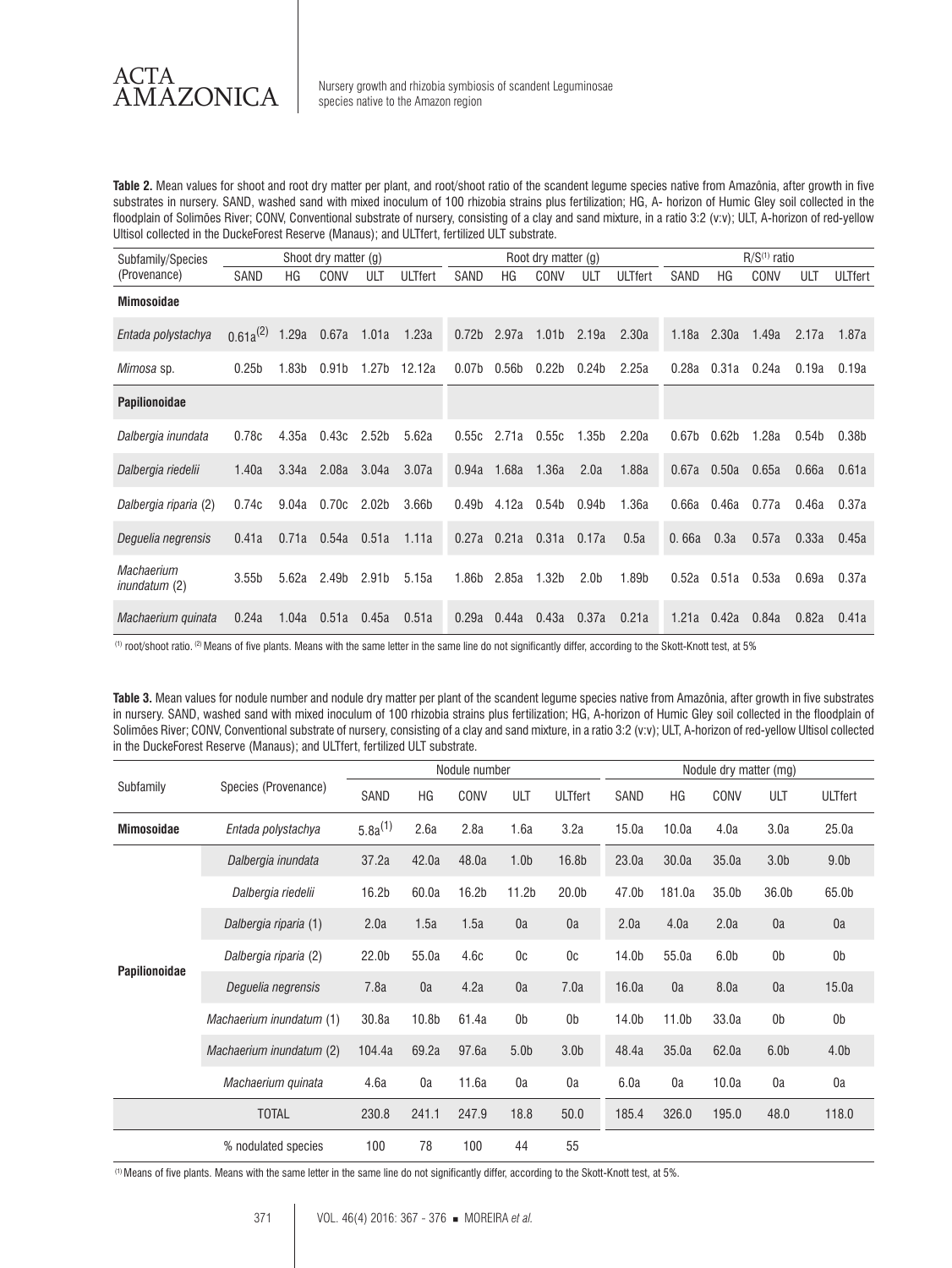**Table 4.** Identification by means of the 16S rRNA partial sequences of strains isolated from nodules of the scandent legume species native from Amazonia, after growth in five substrates in nursery. SAND, washed sand with mixed inoculum of 100 rhizobia strains plus fertilization; HG, A-horizon of Humic Gley soil collected in the floodplain of Solimões River; CONV, conventional substrate of nursery, consisting of a clay and sand mixture, in a ratio 3:2 (v:v); ULT, A-horizon of red-yellow Ultisol collected in the Ducke Forest Reserve (Manaus); and ULTfert, fertilized ULT substrate. Pb - base pairs.

|                    | <b>Strain GenBank</b> |                                             |           | Extension | GenBank sequences similarities  |                     |                 |  |  |
|--------------------|-----------------------|---------------------------------------------|-----------|-----------|---------------------------------|---------------------|-----------------|--|--|
| <b>Strains</b>     | Acession number       | <b>Scandent Lequmes</b>                     | Substrate | (pb)      | <b>Species</b>                  | Accession<br>number | Similarity<br>% |  |  |
| <b>INPA01-445A</b> | KT826553              | Dalbergia inundata Spruce ex Benth.         | SAND      | 616       | Brevibacillus sp.               | FJ719350.1          | 99              |  |  |
| <b>INPA01-447A</b> | KT826555              | Dalbergia inundata Spruce ex Benth.         | HG        | 717       | Bradyrhizobium sp.              | KC677617.1          | 99              |  |  |
| <b>INPA01-446A</b> | KT826554              | Dalbergia inundata Spruce ex Benth.         | SAND      | 805       | <b>Burkholderia</b><br>fungorum | GU144371.1          | 99              |  |  |
| <b>INPA01-475A</b> | KT826556              | Dalbergia riedelii (Benth.) Sandwith.       | HG        | 681       | Bradyrhizobium sp.              | KJ739927.1          | 100             |  |  |
| <b>INPA01-481B</b> | KT826558              | Dalbergia riedelii (Benth.) Sandwith.       | ULTfert   | 587       | Bradyrhizobium sp.              | KF933595.1          | 99              |  |  |
| <b>INPA01-477B</b> | KT826557              | Dalbergia riedelii (Benth.) Sandwith.       | ULT       | 365       | Brevibacillus sp.               | FJ719350.1          | 99              |  |  |
| <b>INPA01-485A</b> | KT826560              | Dalbergia riparia (Mart. ex Benth.) Benth.  | SAND      | 641       | Bradyrhizobium sp.              | KF483532.1          | 99              |  |  |
| <b>INPA01-485B</b> | KT826561              | Dalbergia riparia (Mart. ex Benth.) Benth.  | SAND      | 635       | Bradyrhizobium sp.              | KJ739927.1          | 99              |  |  |
| <b>INPA01-486B</b> | KT826562              | Dalbergia riparia (Mart. ex Benth.) Benth.  | ΗG        | 666       | Bradyrhizobium sp.              | KC247114.1          | 98              |  |  |
| <b>INPA01-488A</b> | KT826564              | Dalbergia riparia (Mart. ex Benth.) Benth.  | ULT       | 594       | Bradyrhizobium sp.              | KJ739927.1          | 100             |  |  |
| <b>INPA01-482B</b> | KT826559              | Dalbergia riparia (Mart. ex Benth.) Benth.  | SAND      | 795       | Bradyrhizobium sp.              | FJ390909.1          | 100             |  |  |
| <b>INPA01-487A</b> | KT826563              | Dalbergia riparia (Mart. ex Benth.) Benth.  | <b>HG</b> | 593       | Enterobacter sp.                | KR190062.1          | 99              |  |  |
| <b>INPA01-514A</b> | KT826566              | <i>Machaerium quinata (Aubl.) Sandwith.</i> | SAND      | 275       | <i>Bradyrhizobium</i> sp.       | JX514888.1          | 100             |  |  |
| <b>INPA01-519B</b> | KT826567              | Machaerium inundatum (Mart. Ex. Benth.)     | HG        | 786       | Bradyrhizobium sp.              | KJ658657.1          | 99              |  |  |
| <b>INPA01-521A</b> | KT826568              | Machaerium inundatum (Mart. Ex. Benth.)     | ULTfert   | 267       | Bradyrhizobium sp.              | JX514888.1          | 100             |  |  |
| <b>INPA01-610A</b> | KT826569              | Deguelia negrensis Benth.                   | SAND      | 463       | Bradyrhizobium sp.              | KC247113.1          | 99              |  |  |
| <b>INPA01-510A</b> | KT826565              | Dequelia negrensis Benth.                   | ULTfert   | 841       | Bradyrhizobium sp.              | FJ025100.2          | 100             |  |  |

## **DISCUSSION**

The high survival percentage of seedlings after transplanting of all species is a good feature for their management, indicating lack of dormancy. However, most of them must be sown as soon as possible after collection (Silva *et al*. 1988; Moreira *et al*. 1992; Moreira and Moreira 1996) because they rapidly lost their viability.

In general, the different parameters of growth for the species: *Mimosa* sp., *Dalbergia inundata*, *Dalbergia riparia* and *Machaerium inundatum*, exhibited higher values in the substrates of higher fertility- HG and ULTfert (Tables 1 and 2), indicating these species are not oligotrophic. This feature can have important implications in the ecology of these species as well as their possible management for economic purposes. For instance, it could imply that their cultivation requires fertilization either organic or mineral.

It should be highlighted that the other species: *Entada polystachya, Dalbergia riedelii*, *Deguelia negrensis* and *Machaerium quinata* had no differences in all growth parameters among substrates probably because, except *Dalbergia riedelii*, they grew less than the other species, which was indicated by their growth class (height) measured at five months. The root/shoot ratio was usually lower than 1 in all substrates and for all species, except for *Entada polystachya*, corroborating these species are not adapted to oligotrophic conditions, where usually larger root systems enable plants to take up more nutrients.

Large differences of growth were observed between the two provenances of *Dalbergia riparia*. On the other hand only slight differences were observed between the two provenances of *Machaerium inundatum* (Table 1)*.* Different seed physiological maturation points (Moreira and Moreira 1996), or genetic and phenotypic variability between matrices individuals (provenances) may provide differences in the species' growth. For instance, *Entada polystachya*, which reached about 150 cm tall in previous work, from seeds collected in fertile soil of floodplain (Moreira 1995), did not exceed 30 cm in this work, with seeds from matrix found in dry land ("terra firme") with low fertility.

Nodulation capability did not influence the growth class (Tables 1 and 3), i.e., it did not promote better growth (highest height) of species, since all growth classes were found among nodulating species. The response of nodulation of scandent species to different substrates was similar to the response of several native tree species reported by Moreira (1995; 1997), i.e., nodulation was greater in SAND, HG and CONV than in ULT and ULTfert substrates.

Despite the high number of strains inoculated in SAND, competition for infection sites was not a limiting factor in the nodulation of the studied species. Although most strains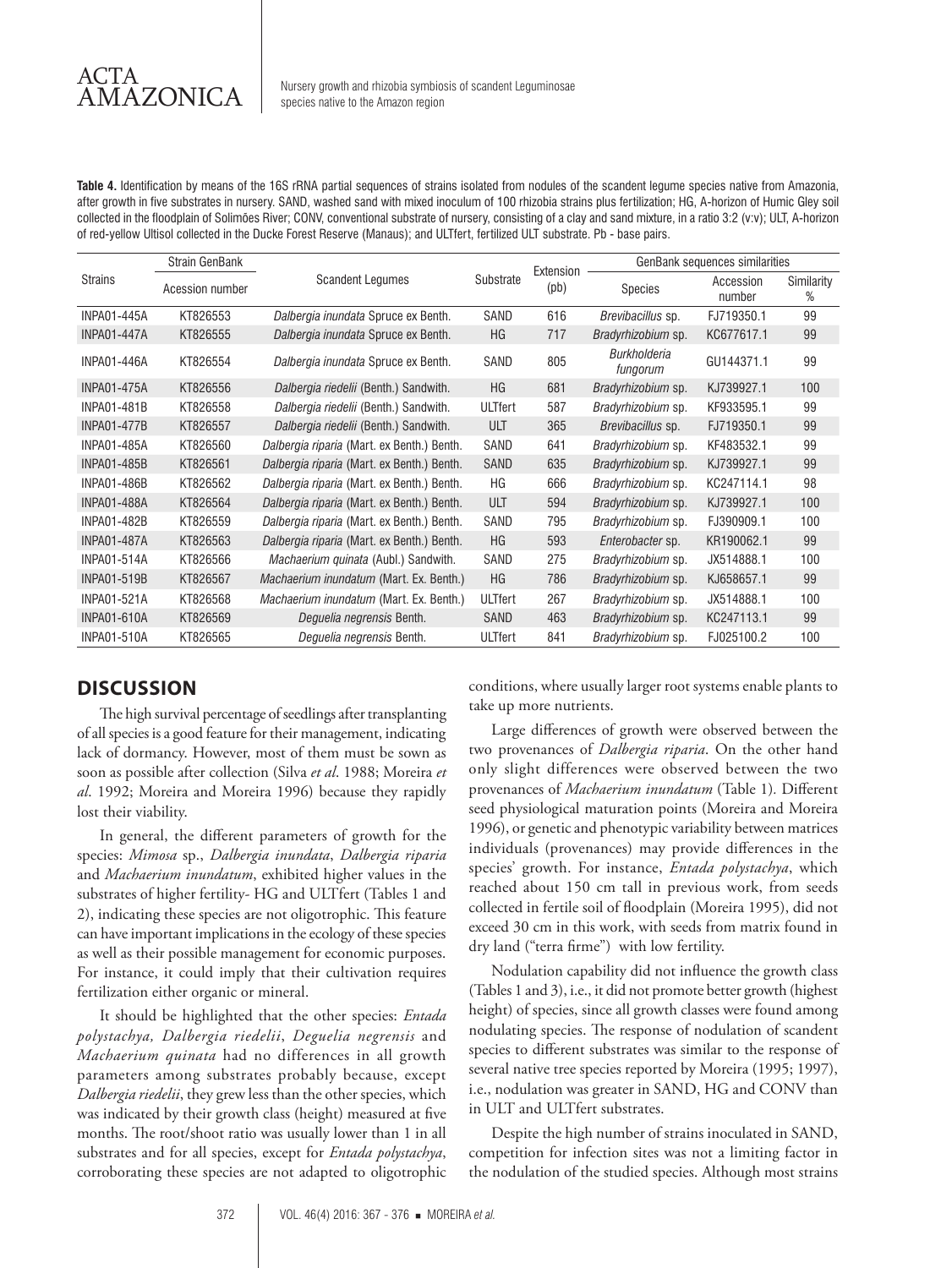

Nursery growth and rhizobia symbiosis of scandent Leguminosae species native to the Amazon region

isolated from SAND were identified as *Bradyrhizobium*, one *Burkholderia* strain was also isolated from *Dalbergia inudata*. For sure this strain was included in the mix of the inoculants and it was reisolated. On the other hand, the absence of nodulation in *Deguelia negrensis* and *Machaerium quinata* in HG substrate; in *Dalbergia riparia* (provenance 1 e 2), *Machaerium inundatum* (provenance 1) and *Machaerium quinata* in ULT and ULTfert substrates; and in *Deguelia negrensis* in ULT substrate means that there are limiting factors for nodulation in these substrates, which may include: the absence of specific rhizobia strains; physical factors, such as reduced aeration in HG substrate, due to inherent high clay content; and/or chemical factors, such as the high Al content in ULT substate (Moreira 2006). Thus, further studies for cultivation of these species in these substrates should consider these factors.

The prevalence of strains belonging to *Bradyrhizobium* genus is related to the high frequency of isolates of intermediate to slow growth, and to alkaline reaction in medium 79, which are important characteristics of the genus (Jordan 1982). These results corroborate with Moreira *et al*. (1993), who identified *Bradyrhizobium* by total protein profile (SDS-PAGE) in symbiotic strains of *Entada polystachya var. polyphylla, Dalbergia riparia, Machaerium inundatum* and *Deguelia negrensis.*

Other strains of *Deguelia negrensis* (INPA01-609A) and *Machaerium quinata* (INPA01-514A), derived from the same capture experiment in a greenhouse, also had the 16S rRNA gene previously sequenced and identified as *Bradyrhizobium*  (Moreira *et al*. 1998). For *Dalbergia riedelli* and *Dalbergia inundata,* this is the first report on the identification of symbiotic strains.

Bacteria of the *Bradyrhizobium* genus are widely known for their ability of nodulation and biological nitrogen fixation in legume species. Studies have shown the presence of this genus with high genetic and phenotypic diversity in Amazonian soils, and with variable efficiency of nitrogen fixation with different hosts (Moreira *et al*. 1993; Lima *et al.* 2005; Guimarães *et al*. 2012; 2015). The high genetic stability of this genus is well known (Moreira 2006) and it confers an important feature to the symbiosis with these scandent legumes species.

Strains of *Brevibacillus* and *Enterobacter* genera were isolated from nodules of two liana species (*Dalbergia inundata* and *Dalbergia riparia*) but these genera are not yet recognized as nodulating symbiotic bacteria. However, these and other genera are usually recongnized as endophytic bacteria in nodules (Kan *et al*. 2007; Jaramillo *et al*. 2013; Oliveira-Longatti *et al*. 2013). which can act as plant growth promoters by the production of indoleacetic acid, siderophores, and by phosphate solubilization (Chen *et al*. 2006; Marra *et al*. 2012). Indeed, enhancement of plant growth by *Brevibacillus sp*. (Vivas *et al*. 2003; Jha

and Saraf 2012) and *Enterobacter* (Kan *et al*. 2007; Aserse *et al*. 2013; Costa *et al*. 2013) has been demonstrated.

Some species of the *Burkholderia* genus were proven to be capable of establishing symbiosis with legume species, and are considered as beta-rhizobia (Moulin *et al.* 2001; Elliott *et al*. 2007). *Burkholderia fungorum* strains showed efficiency in nitrogen fixation in free-living conditions, and calcium phosphate and aluminum solubilization (Oliveira-Longatti *et al*. 2013; 2014) and also were proved to present nodulation ability in *Phaseolus vulgaris* (Ferreira *et al*. 2012). The symbiosis of *Burkholderia fungorum* with *Dalbergia inundata* found in this work expands the knowledge on the capacity of beta-rhizobia to nodulate legumes from the subfamily Papilionoideae

## **CONCLUSIONS**

All the legume scandent species studied presented high survival percentage after transplanting of seedlings to nursery and all the substrates were suitable for the development of the studied species. Besides, higher growth of four species were found in substrates with high fertility (HG and ULTfert) and the growth of other four species was similar among substrates. Nodulation was highest when rhizobia was introduced (SAND substrate) and with native rhizobia of CONV substrate, followed by HG substrate. Symbiosis with rhizobia in all the nodulating species is predominantly performed with strains of the *Bradyrhizobium* genus. Exception was the *Burkholderia fungorum* strain INPA01-446A as a symbiont of *Dalbergia inundata.* These features can have important implications in the ecology of these species as well as they can be useful in their possible management for economic purposes.

## **ACKNOWLEDGEMENTS**

We thank the Financiadora de Estudos e Projetos (FINEP) and Fundação de Amparo à Pesquisa do estado de Minas Gerais (FAPEMIG) for financial support. The Fundação de Amparo à Pesquisa e ao Desenvolvimento Científico e Tenológico do Maranhão (FAPEMA) and Coordenação de Aperfeiçoamento de Pessoal de Nível Superior (CAPES) for scholarships. We also thank the Conselho Nacional de Desenvolvimento Científico e Tecnológico (CNPq) for research productivity fellowship and Francisco Wessen Moreira, Valderico Cabral Wessen and José Olegário Silva Filho for valuable helping in nursery and field work.

### **REFERENCES**

Aserse, A.A.; Räsänen, L.A.; Aseffa, F.; Hailemariam, A.; Lindström, K. 2013. Diversity of sporadic symbionts and nonsymbiotic endophytic bacteria isolated from nodules of woody, shrub, and food legumes in Ethiopia. *Applied Microbiology and Biotechnology*, 97:10117–10134.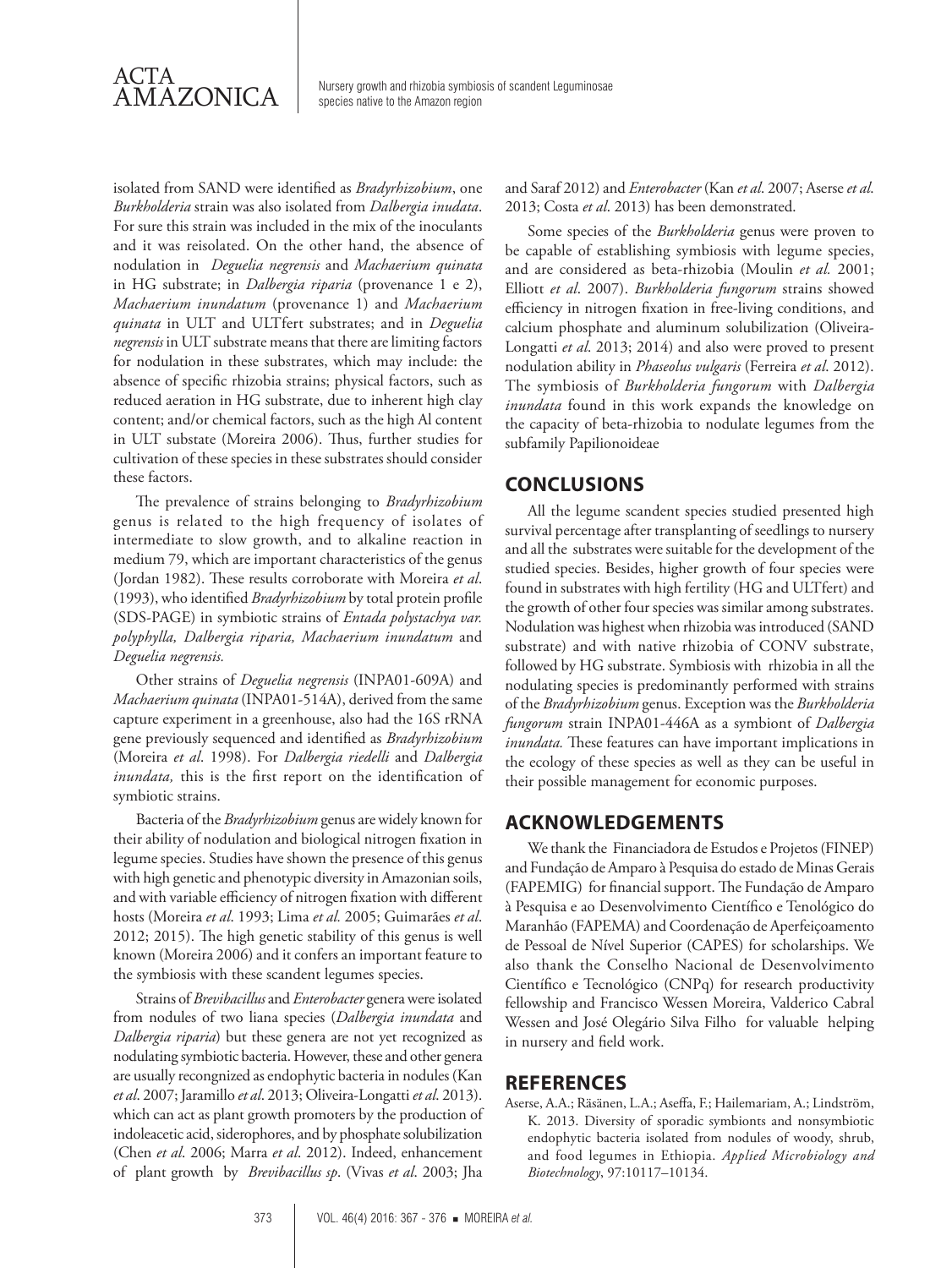# ACTA AMAZONICA

- Braz Filho, R.; Almeida, M.E.L.; Gottlieb, O.R. 1973. Iso- and Neoflavonoids from *Dalbergia riparia*. *Phytochemistry,* 12:1187-1188.
- Chen, Y.P.; Rekha, P.D.; Arun, A.B.; Shen, F.T.; Lai, W.A.; Young, C.C. 2006. Phosphate solubilizing bacteria from subtropical soil and their tricalcium phosphate solubilizing abilities. *Applied Soil Ecology*, 34:33-41.
- Costa, E.M.; Nóbrega, R.S.A.; Carvalho, F.; Trochmann, A.; Ferreira, L.V.M.; Moreira, F.M.S. 2013. Plant growth promotion and genetic diversity of bacteria isolated from cowpea nodules. *Pesquisa Agropecuária Brasileira*, 48:1275-1284.
- Dilworth, M.J. 1966. Acetylene reduction by nitrogen-fixing preparations from *Clostridium pasteurianum*. *Biochimica et Biophysica Acta*, 127:285-294.
- Ducke, A. 1949. *Notas sobre a flora neotrópica. II. As leguminosas da Amazônia Brasileira.* Boletim Técnico 18 do Instituto Agrônomico do Norte, Belém, 248p.
- Elliott, G.N.; Chen, W.M.; Bontemps, C.; Chou, J.H.; Young, J.P.W.; Sprent, J.I.; James, E.K. 2007. Nodulation of *Cyclopia* spp. (Leguminosae, Papilionoideae) by *Burkholderia tuberum*. *Annals of Botany,* 100:1403–1411.
- Ferreira, D.F. 2011. Sisvar: a computer statistical analysis system. *Ciência e Agrotecnologia*, 35:1039-1042.
- Ferreira, P.A.A.; Bomfeti, C.A.; Soares, B.L.; Moreira, F.M.S. 2012. Efficient nitrogen-fixing *Rhizobium* strains isolated from amazonian soils are highly tolerant to acidity and aluminium. *World Journal of Microbiology and Biotechnology*, 28:1947–1959.
- Franco, A.A.; Faria, S.M. 1997. The contribution of  $N_{2}$ -fixing tree legumes to land reclamation and sustainability in the tropics. *Soil Biology and Biochemistry*, 29:897-903.
- Fred, E.B.; Wasksman, S.A. 1928. *Laboratory manual of general microbiology – with special reference to the microorganisms of the soil.* McGraw-Hill Book Company, New York, 168p.
- Grauel, W.T.; Putz, F.E. 2004. Effects of lianas on growth and regeneration of *Prioria copaifera* in Darien, Panama. *Forest Ecology and Management*, 190:99–108.
- Guimarães, A.A.; Jaramillo, P.M.D.; Nóbrega, R.S.A.; Florentino, L.A.; Silva, K.B.; Moreira, F.M.S. 2012. Genetic and Symbiotic Diversity of Nitrogen-Fixing Bacteria Isolated from Agricultural Soils in the Western Amazon by Using Cowpea as the Trap Plant*. Applied and Environmental Microbiology*, 78:6726–6733.
- Guimarães, A.A.; Florentino, L.A.; Almeida, K.A.; Lebbe, L.; Silva, K.B.; Willems, A.; Moreira, F.M.S. 2015. High diversity of *Bradyrhizobium* strains isolated from several legume species and land uses in Brazilian tropical ecosystems. *Systematic and Applied Microbiology*, 38:433–441.
- Jaramillo, P.M.D.; Guimarães, A.A.; Florentino, L.A.; Silva, K.B.; Nobrega, R.S.A.; Moreira, F.M.S. 2013. Symbiotic nitrogenfixing bacterial populations trapped from soils under agroforestry systems in the Western Amazon. *Scientia Agricola*, 70:397-404.
- Jha, C.; Saraf, M. 2012. Evaluation of Multispecies Plant-Growth-Promoting Consortia for the Growth Promotion of *Jatropha curcas* L. *Journal of Plant Growth Regulation*, 31:588–598.
- Jordan, D.C. 1982. Transfer of *Rhizobium japonicum* Buchanan 1980 to *Bradyrhizobium* gen. nov., a Genus of Slow-Growing, Root

Nodule Bacteria from Leguminous Plants*. International Journal of Systematic Bacteriology*, 32:136-139.

- Kan, F.L.; Yichen, Z.; Wang, E.T.; Tian, C.F.; Sui, X.H.; Chen, W.X. 2007. Characterization of symbiotic and endophytic bacteria isolated from root nodules of herbaceous legumes grown in Qinghai–Tibet plateau and in other zones of China. *Archives of Microbiology*, 188:103–115.
- Lane, D.J. 1991. 16S/23S rRNA sequencing, In: Stackebrandt, E.; Goodfellow, M. (Ed). *Nucleic acid techniques in bacterial systematics*. John Wiley e Sons Inc, New York, p.115-175.
- Lima, A.S.; Pereira, J.P.A.R.; Moreira, F.M.S. 2005. Phenotypic diversity and symbiotic efficiency of *Bradyrhizobium* spp. Strains from Amazonian soils. *Pesquisa Agropecuária Brasileira*, 40:1095-1104.
- Marra, L.M.; Soares, C.R.F.S.; Oliveira, S.M.; Ferreira, P.A.A.; Soares, B.L.; Carvalho, R.F.; Lima, J.M.; Moreira, F.M.S. 2012. Biological nitrogen fixation and phosphate solubilization by bacteria isolated from tropical soils. *Plant and Soil*, 357:289-307.
- Moreira, F.M.S.; Gillis, M.; Pot, B.; Kersters, K.; Franco, A.A. 1993. Characterization of rhizobia isolated from different divergence groups of tropical *Leguminosae* by comparative polyacrylamide gel electrophoresis of their total proteins. *Systematic and Applied Microbiology*, 16:135-146.
- Moreira, F.M.S.; Silva, M.F.; Faria, S.M. 1992. Occurrence of nodulation in legume species in the Amazon region of Bazil. *New Phytologist*, 121:563-570.
- Moreira, F.M.S. 1995. Nodulação e crescimento de leguminosas em dois solos da Amazônia. *Revista Brasileira de Ci*ênc*ia do Solo*, 19:197-204.
- Moreira, F.M.S.; Moreira, F.W. 1996. Nursery germination and seedling characteristics of sixty four legume species native in the Amazon Forest. *Acta Amaz*ônica, 26:3-16.
- Moreira, F.M.S. 1997. Nursery growth and nodulation of forty-nine woody legume species native from Amazonia. *Revista Brasileira de Ci*ênc*ia do Solo*, 21:581-590.
- Moreira, F.M.S.; Haukka, K.; Young, J.P.W. 1998. Biodiversity of rhizobia isolated from a wide range of forest legumes in Brazil. *Molecular Ecology,* 7:889-895.
- Moreira, F.M.S. 2006. Nitrogen-fixing Leguminosae-nodulating bacteria. In: Moreira, F.M.S.; Siqueira, J.O.; Brussaard, L. (Ed). *Soil biodiversity in Amazonian and other Brazilian ecosystems*. CAB International, Wallingford. United Kingdom, p.237–270.
- Moulin, L.; Munive, A.; Dreyfus, B.; Boivin-Masson, C. 2001. Nodulation of legumes by members of the β-subclass of Proteobacteria. *Nature,* 411:948-950.
- Niemann, S.; Puehler, A.; Tichy, H.V.; Simon, R.; Selbitshka, W. 1997. Evaluation of the resolving power of three different DNA fingerprinting methods to discriminate among isolates of a natural *Rhizobium meliloti* population. *Journal of Applied Microbiology*, 82:477-484.
- Oliveira-Longatti, S.M.; Marra, L.M.; Moreira, F.M.S. 2013. Evaluation of plant growth-promoting traits of *Burkholderia*  and *Rhizobium* strains isolated from Amazon soils for their co-